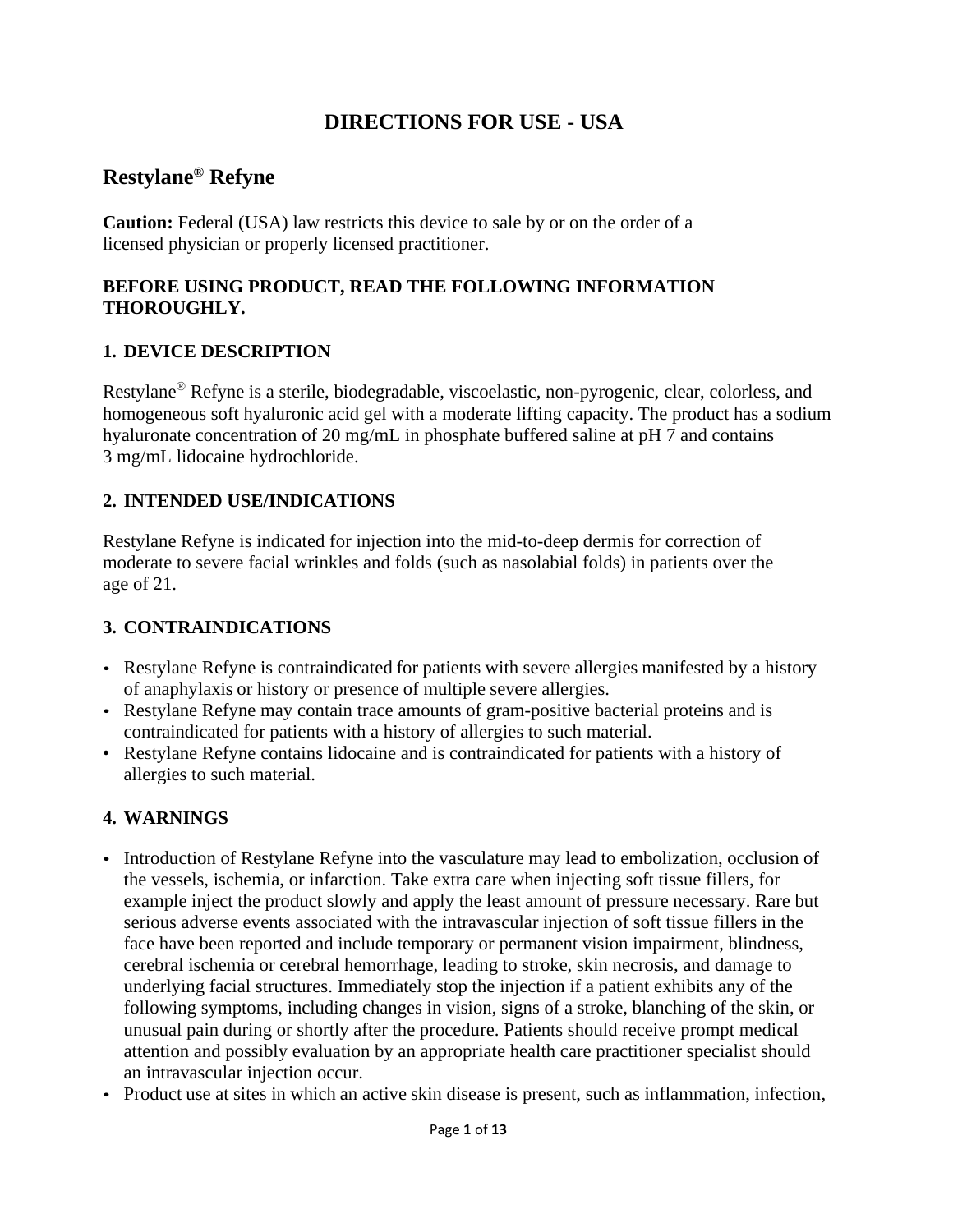or tumors, should be deferred until the underlying process has been controlled.

For additional information please see the Post-Marketing Surveillance in Adverse Events.

# **5. PRECAUTIONS**

- Restylane Refyne is packaged for single-patient and single-session use only. Do not resterilize. Do not use if package is open or damaged.
- The safety and effectiveness for the treatment of anatomic regions other than the facial wrinkles and folds have not been established in controlled clinical studies.
- As with all transcutaneous procedures, dermal filler implantation carries a risk of infection. Standard precautions associated with injectable materials should be followed.
- Restylane Refyne is to be used as supplied. Modification or use of the product outside the Directions for Use may adversely impact the sterility, homogeneity, and performance of the product.
- The safety for use during pregnancy, in breastfeeding females, or in patients under 22 years has not been established.
- Restylane Refyne should be used with caution in patients on immunosuppressive therapy.
- Restylane Refyne should be used with caution in patients with bleeding disorders.
- Do not inject the product in a site that has been treated with a permanent implant.
- Patients who are using substances that can prolong bleeding (such as aspirin, nonsteroidal anti-inflammatory drugs, and warfarin) may, as with any injection, experience increased bruising or bleeding at treatment sites.
- If laser treatment, chemical peeling or any other procedure based on active dermal response is considered after treatment with Restylane Refyne, there is a possible risk of eliciting an inflammatory reaction at the implant site. This also applies if Restylane Refyne is administered before the skin has healed completely after such a procedure.
- Injections of Restylane Refyne into patients with a history of previous herpetic eruption may be associated with reactivation of the herpes.
- After use, treatment syringes and needles may be potential biohazards. Handle and dispose of these items in accordance with accepted medical practice and applicable local, state, and federal requirements.
- Restylane Refyne injectable gel is a clear, colorless gel without particulates. In the event that the content of a syringe shows signs of separation and/or appears cloudy, do not use the syringe; notify Galderma Laboratories, L.P. at 1-855-425-8722
- In order to minimize the risks of potential complications, this product should only be used by health care practitioners who have appropriate training, experience and who are knowledgeable about the anatomy at and around the site of injection.
- Health care practitioners are encouraged to discuss all potential risks of soft tissue injection with their patients prior to treatment and ensure that patients are aware of signs and symptoms of potential complications.
- Failure to comply with the needle attachment instructions could result in needle disengagement and/or product leakage at the Luer lock and needle hub connection.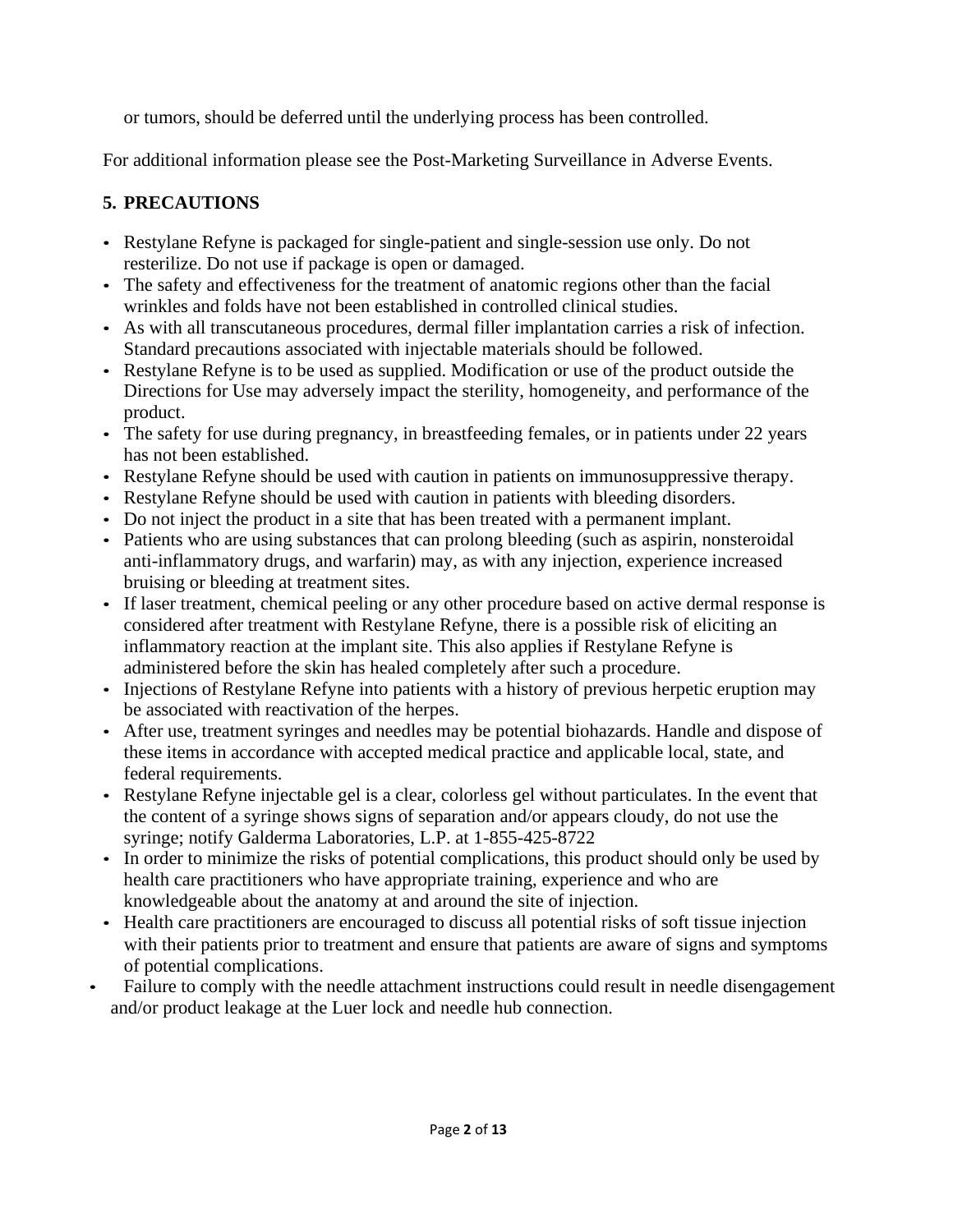## **6. ADVERSE EVENTS**

## **A. Clinical Evaluation of Restylane Refyne**

One hundred seventy (170) subjects were enrolled in a randomized, double-blinded (subject and evaluator), active controlled, split-face comparison clinical trial to evaluate the safety and effectiveness of Restylane Refyne vs. a non-lidocaine-containing comparator. Touch-up treatments occurred approximately 3 weeks after initial injection, as needed, to achieve volume correction. After 48 weeks, subjects could opt for retreatment with Restylane Refyne to both sides of the face, with a subsequent touch-up as needed 3 weeks afterwards. One hundred twelve subjects (112, 65.9%) opted for retreatment.

Preprinted diary forms were used by subjects for subject-reported assessments of specific signs and symptoms experienced during each of the first 21 days after initial, touch-up, and repeat treatments. Subjects rated each treatment site response as "Mild" "Moderate" "Severe" or "None." Of the 170 subjects who received treatment, 98.8% (168 subjects) completed the diary forms. Of the 112 subjects who opted for retreatment, 97.3% (109) subjects completed the diary forms after retreatment.

After initial treatment, subjects rated pre-defined treatment site responses (redness, swelling, bruising, lump/bump formation, pain/tenderness, and itching) as predominantly mild or moderate in intensity (Table 1), typically with a duration of 1 to 2 weeks (Table 2). Based on data from 109 subjects, no increase in frequency or in intensity of signs/symptoms was observed following the retreatment injection or retreatment touch-up injection.

The trend in adverse events remained the same across subject skin types. Among the 73 subjects of Fitzpatrick Skin Types IV, V, and VI (18 of which were of Skin Type V or VI) in the study, no cases of keloid formation or of hyperpigmentation were reported.

Treatment site responses reported in subject diaries that lasted longer than 3 weeks were considered adverse events (AEs). AEs were also reported by the Treating Investigator at all follow-up visits where applicable.

Among the 170 treated subjects, 7.1% (12/170) experienced device- and injection-related AEs following initial and touch-up treatment, as well as retreatment and touch-up treatment. These subjects reported a total of 9 events related to control treatment and 10 events related to Restylane Refyne. The most common of treatment site responses was injection site erythema, which was reported for 4 subjects. Other treatment site responses (swelling, mass, hematoma, pruritus, and anesthesia) were reported for 1 subject each. Other related adverse events included presyncope (2 subjects), headache (1 subject), syncope (1 subject), and ecchymosis (1 subject).

Two subjects reported 2 serious adverse events (SAEs) that were considered to be unrelated to the device. The events were worsened knee osteoarthritis and a case of cholecystitis.

Treatment site responses after initial treatments are summarized by severity in Table 1 and by duration in Table 2.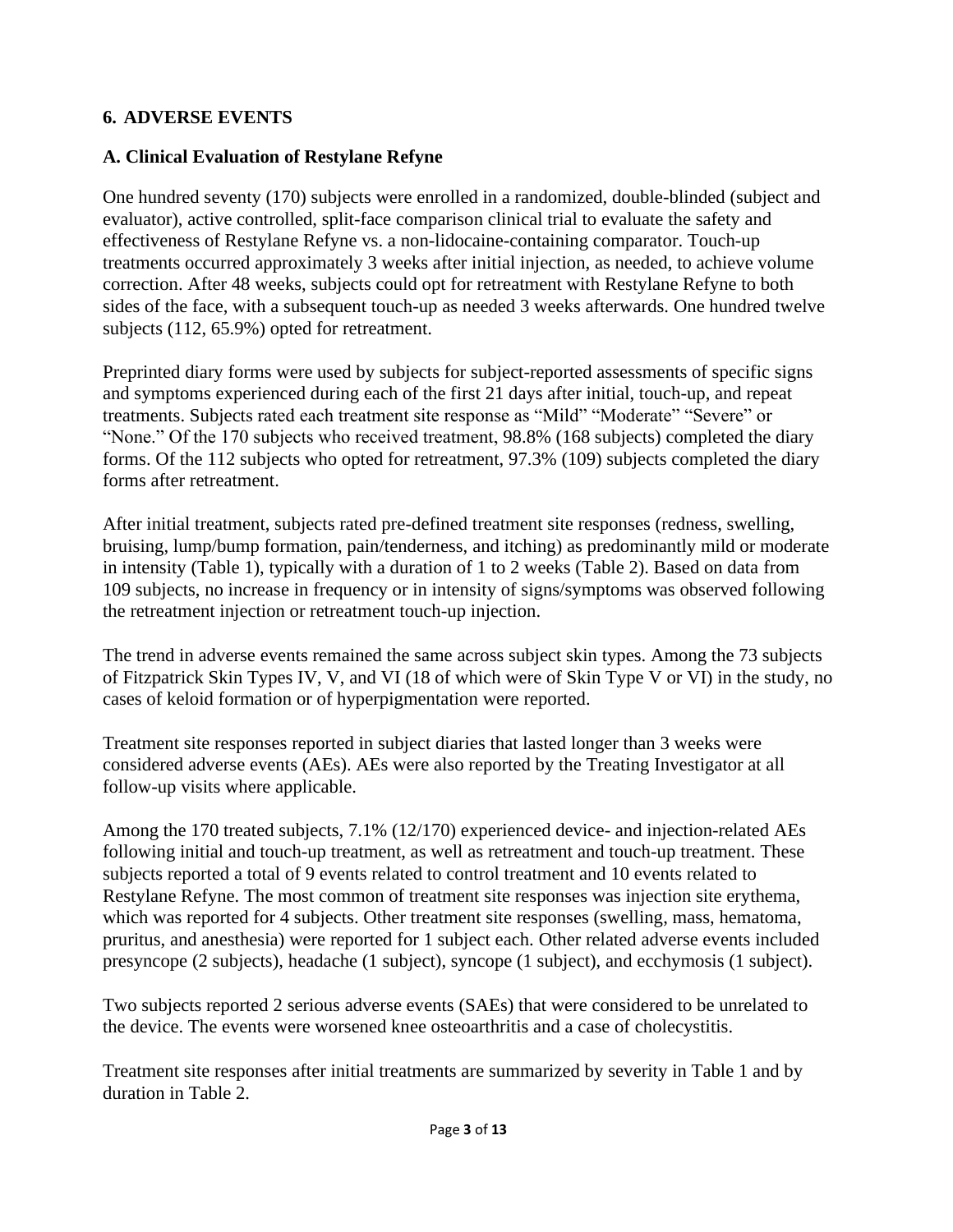#### **Table 1 - Treatment Site Responses by Maximum Severity Occurring In Subjects After Initial Treatment**

|                                                                                              | <b>Restylane Refyne (N=170)</b><br>n (%) |                 |               | Control (N=170)<br>n (%) |             |                 |               |            |
|----------------------------------------------------------------------------------------------|------------------------------------------|-----------------|---------------|--------------------------|-------------|-----------------|---------------|------------|
|                                                                                              | Mild                                     | <b>Moderate</b> | <b>Severe</b> | Total                    | <b>Mild</b> | <b>Moderate</b> | <b>Severe</b> | Total      |
| Post-Initial Injection <sup>a</sup> (N= 168 for Restylane Refyne and N= 168 for the control) |                                          |                 |               |                          |             |                 |               |            |
| <b>Redness</b>                                                                               | 60(35.7)                                 | 24 (14.3)       | 9(5.4)        | 93 (55.4)                | 62 (36.9)   | 22(13.1)        | 14(8.3)       | 98 (58.3)  |
| Swelling                                                                                     | 66 (39.3)                                | 30(17.9)        | 5(3.0)        | 101(60.1)                | 52 (31.0)   | 44 (26.2)       | 6(3.6)        | 102 (60.7) |
| <b>Bruising</b>                                                                              | 49 (29.2)                                | 29 (17.3)       | 18 (10.7)     | 96(57.1)                 | 51(30.4)    | 31(18.5)        | 14(8.3)       | 96(57.1)   |
| Lump/Bump<br>Formation                                                                       | 39 (23.2)                                | 26 (15.5)       | 10(6.0)       | 75 (44.6)                | 45 (26.8)   | 27(16.1)        | 11(6.5)       | 83 (49.4)  |
| Pain/Tenderness                                                                              | 58 (34.5)                                | 11(6.5)         | 3(1.8)        | 72 (42.9)                | 65 (38.7)   | 19 (11.3)       | 2(1.2)        | 86 (51.2)  |
| Itching                                                                                      | 21(12.5)                                 | 3(1.8)          | 1(0.6)        | 25 (14.9)                | 28 (16.7)   | 1(0.6)          | $\mathbf{0}$  | 29 (17.3)  |

Percentages are based on total number of subjects who reported local tolerability assessments in a subject diary.

a Number of subjects who completed subject diaries.

## **Table 2** - **Duration of Treatment Site Responses Occurring In Subjects After Initial Treatment**

| <b>Injection site</b><br>response                                                            | <b>Restylane Refyne (N=170)</b><br>n (%) |           |           | Control (N=170)<br>n (%) |           |           |           |              |
|----------------------------------------------------------------------------------------------|------------------------------------------|-----------|-----------|--------------------------|-----------|-----------|-----------|--------------|
| Duration <sup>a</sup>                                                                        | 1-3 Days                                 | 4-7 Days  | 8-14 Days | >14 Days                 | 1-3 Days  | 4-7 Days  | 8-14 Days | >14 Days     |
| Post-Initial Injection <sup>b</sup> (N= 168 for Restylane Refyne and N= 168 for the control) |                                          |           |           |                          |           |           |           |              |
| <b>Redness</b>                                                                               | 71 (42.3)                                | 13(7.7)   | 5(3.0)    | 4(2.4)                   | 73 (43.5) | 18 (10.7) | 5(3.0)    | 2(1.2)       |
| Swelling                                                                                     | 58 (34.5)                                | 23(13.7)  | 14(8.3)   | 6(3.6)                   | 55 (32.7) | 24 (14.3) | 17(10.1)  | 6(3.6)       |
| <b>Bruising</b>                                                                              | 31(18.5)                                 | 30(17.9)  | 27(16.1)  | 8(4.8)                   | 28 (16.7) | 35(20.8)  | 29 (17.3) | 4(2.4)       |
| Lump/bump<br>Formation                                                                       | 33(19.6)                                 | 19 (11.3) | 9(5.4)    | 14(8.3)                  | 34(20.2)  | 21(12.5)  | 16(9.5)   | 12(7.1)      |
| Pain/tenderness                                                                              | 53(31.5)                                 | 11(6.5)   | 8(4.8)    | 0                        | 63 (37.5) | 19 (11.3) | 4(2.4)    | $\mathbf{0}$ |
| Itching                                                                                      | 22(13.1)                                 | 2(1.2)    | 1(0.6)    | $\pmb{0}$                | 26 (15.5) | 3(1.8)    | 0         | 0            |

Percentages are based on total number of subjects who reported local tolerability assessments in a subject diary.

a Number of days was defined as the sum of days when a sign/symptom was scored 'Mild' or higher.

**b Number of subjects who completed subject diaries.**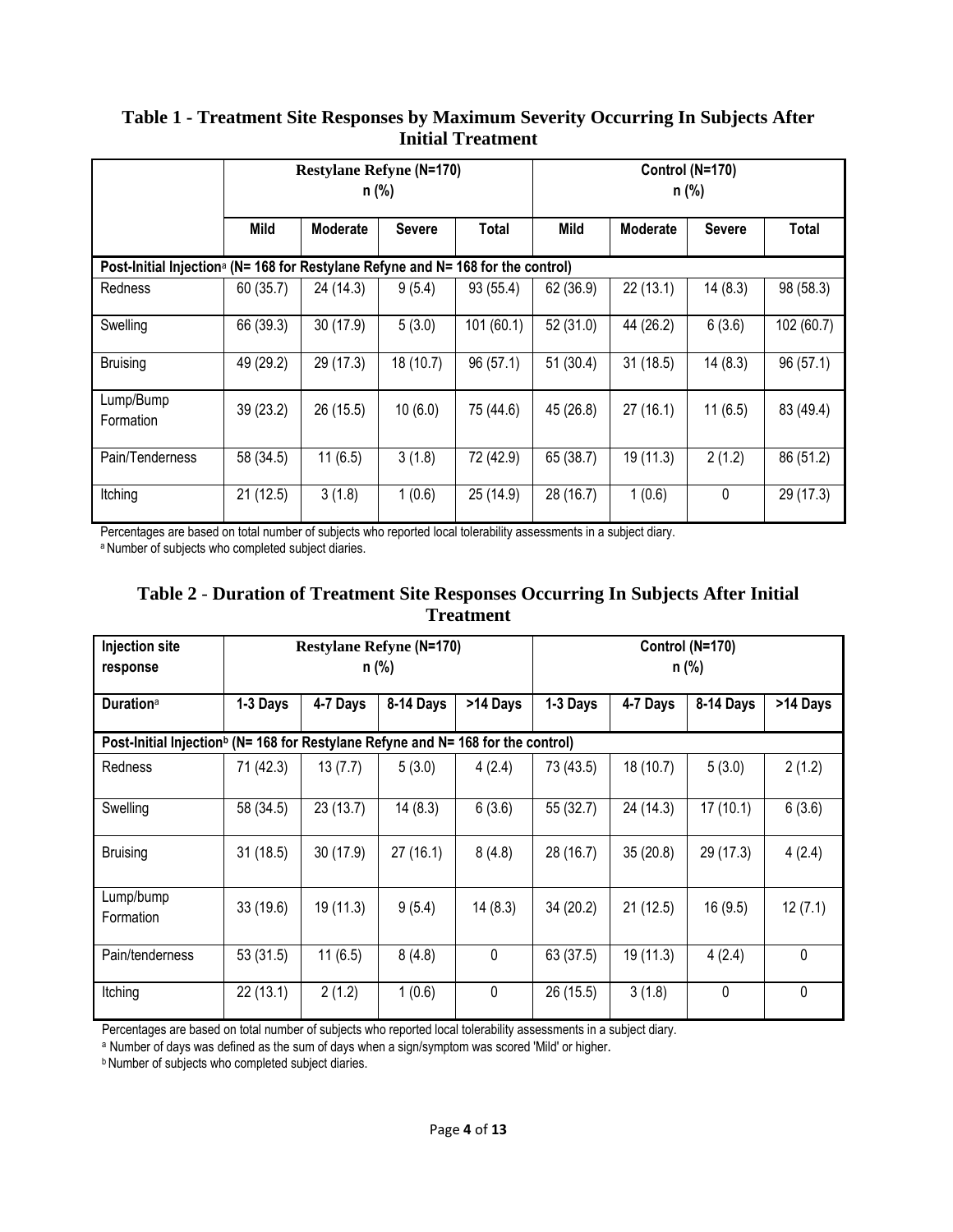## **B. Other Safety Data**

#### **Post-Market Surveillance**

The adverse event reports received from post-marketing surveillance (from voluntary reporting and published literature) for the use of *Restylane Refyne* with and without lidocaine in the U.S. and other countries most commonly included reports of transient swelling/edema and with immediate onset or delayed onset, up to several weeks after treatment.

The following events were also reported in decreasing order of frequency:

- mass formation/induration
- erythema
- bruising/hematoma
- short duration of effect
- pain/tenderness
- papules/nodules
- discoloration/hyperpigmentation
- presumptive bacterial infections and abscess formation
- inflammation
- ischemia and necrosis due to unintentional intravascular injection or embolisation
- hypersensitivity/angioedema
- injection site reactions including burning sensation and warmth
- device dislocation
- pruritus
- eye disorders such as eye swelling, blurred vision, ocular discomfort, and visual impairment
- blisters/vesicles
- neurological symptoms, including hypoaesthesia and paraesthesia
- deformity/overcorrection
- atrophy/scarring
- granuloma/foreign body reaction
- rash
- acne
- discharge
- urticaria
- dermatitis
- symptoms of reactivation of herpes infection
- capillary disorders such as telangiectasia
- muscle disorders such as muscle twitching
- non-dermatological events including chills, headache, dizziness and dyspnoea and
- other dermatological events including dry skin and chapped lips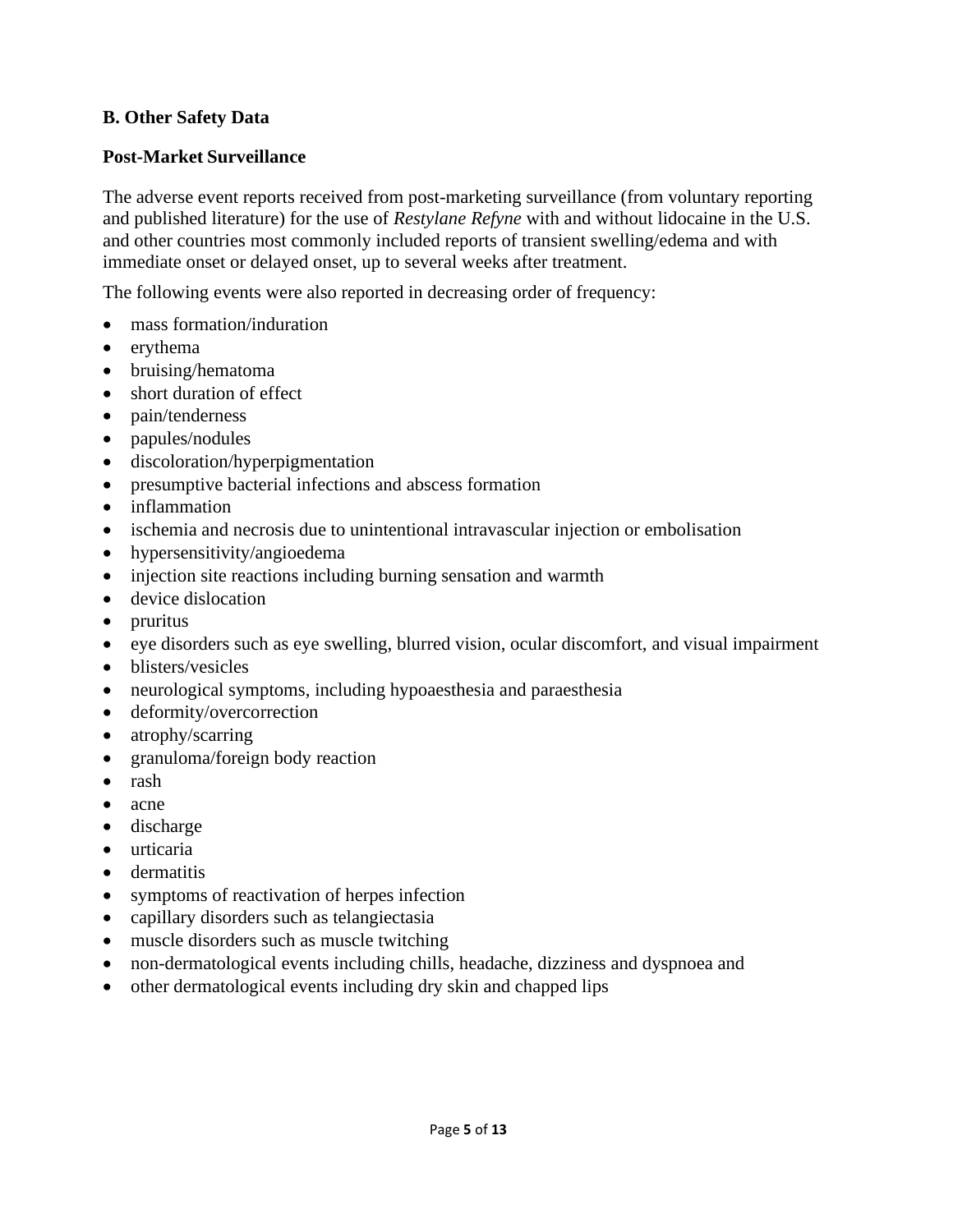When required, treatments for these events included ice, massage, warm compress, nitroglycerine paste, corticosteroids, antibiotics, antihistamines, analgesics, antiviral agents, diuretic agents, aspiration/incision, drainage, surgery or enzymatic degradation (with hyaluronidase) of the product.

Reports of serious adverse events for *Restylane Refyne* with and without lidocaine are rare. The most commonly reported serious adverse events were ischemia/necrosis, eye disorders, infection/abscess and hypersensitivity. Other concurrent serious events included: swelling, bruising/bleeding, discolouration, erythema and pain/tenderness.

Serious infection/abscesses were mostly reported with a time to onset ranging from one day up to 4 months following the injection. Most of the patients were recovering at the time of last contact. The treatments may include; antibiotics, analgesics, corticosteroids and hyaluronidase.

The onset of serious hypersensitivity/allergic reactions generally vary from immediately to a few weeks post injection. Most of the events were recovering or recovered at the time of last contact. The treatments may include: analgesics, antihistamine, antibiotics, and corticosteroids.

Vascular occlusion resulting in ischemia/necrosis and visual disturbances, including blindness,have been reported following facial aesthetic treatments with injectable soft tissue fillers, with a time to onset ranging from immediate to a few weeks following injection. Vascular occlusion may occur due to an inadvertent intravascular injection or as a result of local vascular compression by the implant. This may manifest as ischemia or necrosis at the implant site or in the area supplied by the blood vessels affected; or rarely as ischemic events in other organs due to embolization. Isolated, rare ischemic events affecting the eye and brain have led to vision loss and cerebral infarction, respectively. Treatments may include anticoagulants, epinephrine, aspirin, hyaluronidase, corticosteroid treatment, analgesics, local vasodilating agents such as PDE-5 inhibitor and nitropaste, antibiotics, drainage, surgery, and hyperbaric oxygen. Outcomes ranged from resolved to ongoing at the time of last contact. In many of the events requiring medical intervention the patient was injected into the highly vascularized areas of the glabella, nose, and periorbital area, which are outside the device indications for use.

# **7. CLINICAL STUDIES**

#### **A. Pivotal Study for Restylane Refyne**

#### **Pivotal Study Design**

A multi-center, double-blinded (subject and evaluator), randomized, active-controlled, clinical study with a split-face design was conducted to evaluate the safety and effectiveness of Restylane Refyne versus a comparator, a non-lidocaine HA dermal filler, in the treatment of moderate to severe nasolabial folds. Subjects were randomized to treatment with Restylane Refyne on either the right or left side of the face in a 1:1 ratio. The non-lidocaine containing comparator was injected into the other side of the face. Up to 2 initial treatments approximately 3 weeks apart (initial treatment and up to 1 touch-up treatment) and 48 weeks later up to 2 retreatments approximately 3 weeks apart (1 optional retreatment and up to 1 touch-up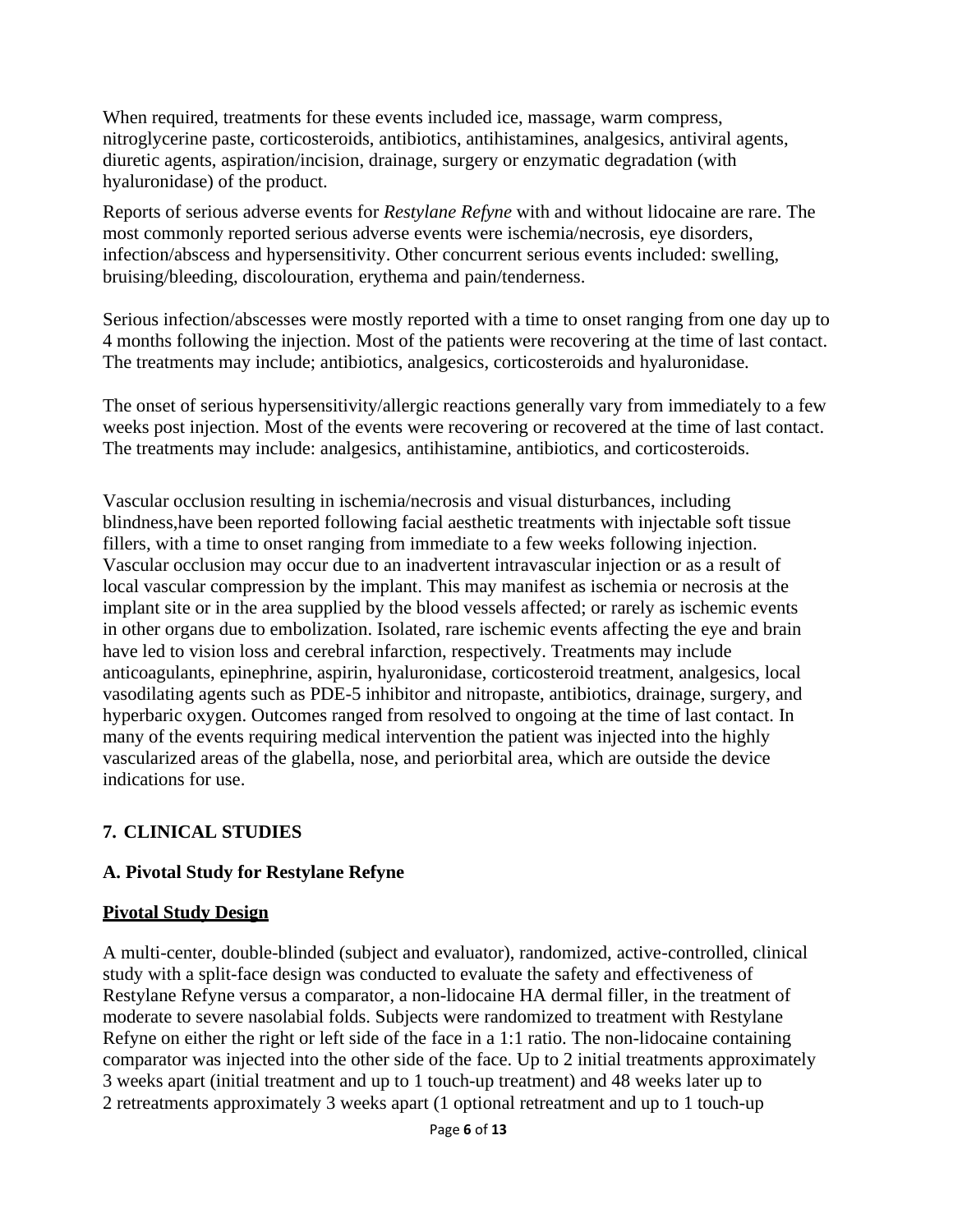treatment) were allowed.

Treated subjects returned for routine safety visits with the Treating Investigator at 3, 12, 24, 36, and 48 weeks after the initial injection(s). All subjects returned for effectiveness follow-up visits with the evaluating investigators at 3, 12, 24, 36, and 48 weeks after the initial injection(s). The evaluating investigator assessed subjects' nasolabial folds on the validated 5-point Wrinkle Severity Rating Scale (WSRS). The subjects self-assessed the wrinkle severity on a 5-point scale and also used an 11-point Numeric Pain Intensity Scale (NPIS).

## **Study Endpoints**

The primary effectiveness variable was the change in WSRS from Baseline to 24 weeks after treatment as assessed by the Blinded Evaluating Investigator compared to the control.

Secondary effectiveness endpoints included the difference in WSRS change from baseline to each visit up to Week 48 after treatment, WSRS response rate, defined as the percentage of subjects with at least a 1-grade improvement in WSRS from Baseline up to Week 48 after treatment, pain assessment after each injection (compared between treatments), the difference in subject selfassessment of wrinkle severity (SSA) response rate at weeks 3, 12, 24, 36, and 48 after treatment, and the change from baseline in SSA score at weeks 3, 12, 24, 36, and 48 after treatment.

## **Subject Demographics**

A total of 171 subjects were randomized per protocol, 1 of whom discontinued prior to treatment. Of the remaining 170 subjects, 21 subjects prematurely discontinued the study, primarily due to subject request (67%, 14/21) or due to loss to follow-up (19%, 4/21).

At baseline, all subjects had moderate (55%, 93/170) or severe (45%, 77/170) WSRS scores for their nasolabial folds. The majority of subjects self-assessed their wrinkle severity as either moderate (45%) or severe (45%). Subject demographics and pre-treatment characteristics are presented in Table 3.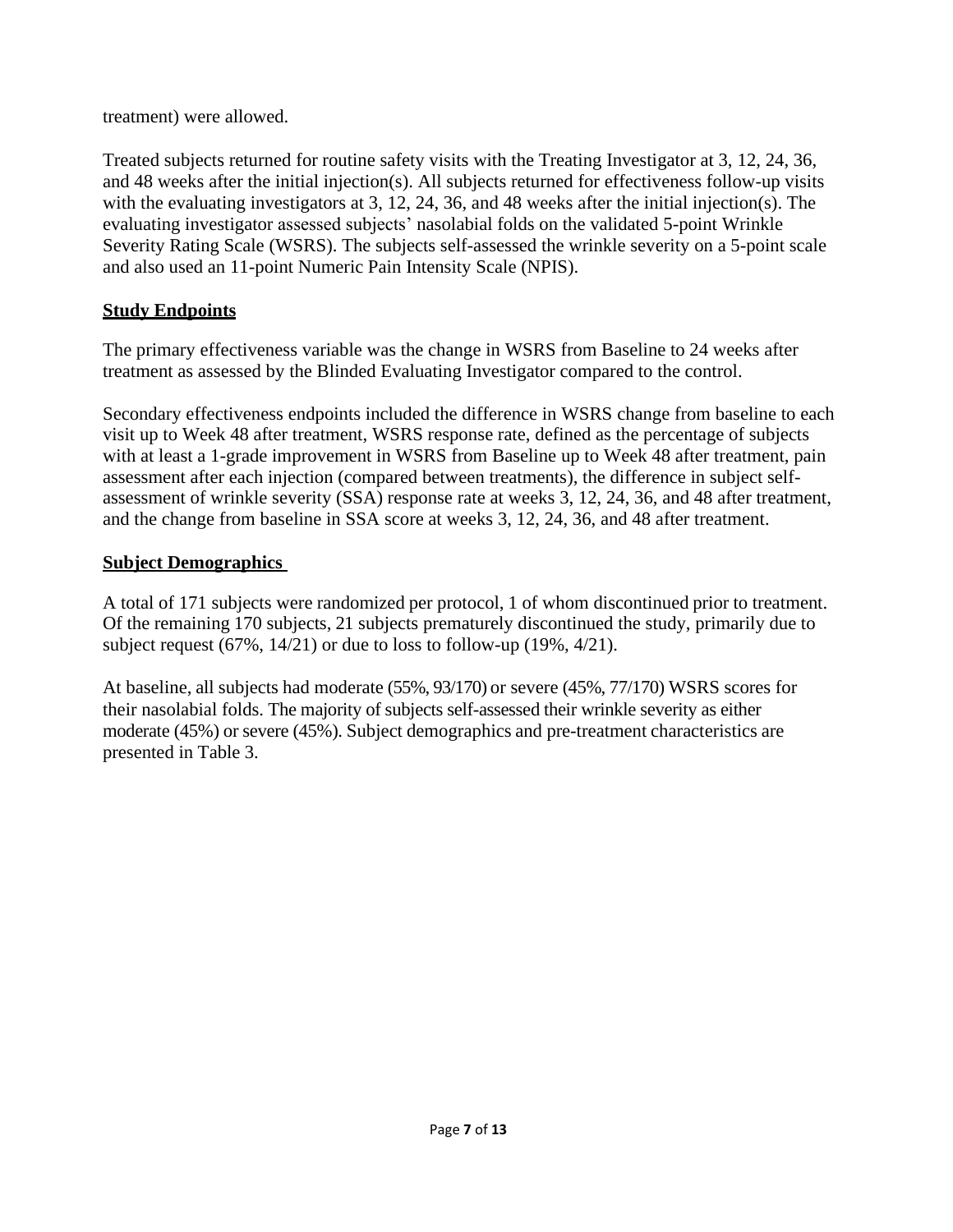| <b>Characteristic</b>        |                  | $(N = 170)$ |  |  |
|------------------------------|------------------|-------------|--|--|
|                              |                  | % (n)       |  |  |
| Gender                       | Female           | 94% (160)   |  |  |
|                              | Male             | 6% (10)     |  |  |
| Age (years)                  | Median           | 54.5        |  |  |
|                              | Range (min, max) | $(26-77)$   |  |  |
| Race                         | Caucasian        | 68% (116)   |  |  |
|                              | Hispanic         | 22% (38)    |  |  |
|                              | <b>Black</b>     | 9% (15)     |  |  |
|                              | Other            | $1\%$ (1)   |  |  |
| <b>Fitzpatrick Skin Type</b> |                  | $4\%$ (6)   |  |  |
|                              | $\mathbf{I}$     | 23% (39)    |  |  |
|                              | $\mathbf{III}$   | 31% (52)    |  |  |
|                              | IV               | 33% (55)    |  |  |
|                              | V                | 5% (9)      |  |  |
|                              | VI               | 5% (9)      |  |  |

**Table 3 - Demographics and Pre-treatment Characteristics (N= 170) - All Subjects**

## **Primary Effectiveness Results**

The primary endpoint of the study was met. The mean change from baseline to month 6 on the Wrinkle Severity Rating Scale (WSRS) was 1.1 for subjects treated with Restylane Refyne and 1.2 for subjects treated with the control. The effect of Restylane Refyne was demonstrated to be non-inferior to the control, with both products showing a clinically meaningful improvement in wrinkle severity. For the primary effectiveness variable of change from Baseline in WSRS at Week 24 post-treatment, both study products caused a mean reduction of similar magnitude. The two products' point estimates differed by -0.07 units (confidence interval -0.15 to 0.01). In addition, similar numbers of subjects experienced a 1-grade, 2-grade, or 3-grade improvement with both study products.

Throughout the follow-up period, Restylane Refyne continued to provide a clinically significant improvement in wrinkle severity ( $\geq 1$ -point mean improvement on the WSRS), with a majority of folds treated with Restylane Refyne demonstrating improvement through 1 year (Table 4).

At 6 months, improvements in nasolabial folds ( $\geq 1$ -point mean improvement on the WSRS) treated with Restylane Refyne were observed in 78.8% (134/170) of subjects. At 1 year, 62.3% (101/162) of folds treated with Restylane Refyne maintained improvement.

On Subject Self-Assessment at 6 months, 78.8% (134/170) of subjects reported improvement in fold severity for the folds treated with Restylane Refyne. At 1 year, 66.7% (108/ 62) of subjects reported improvement in folds treated with Restylane Refyne.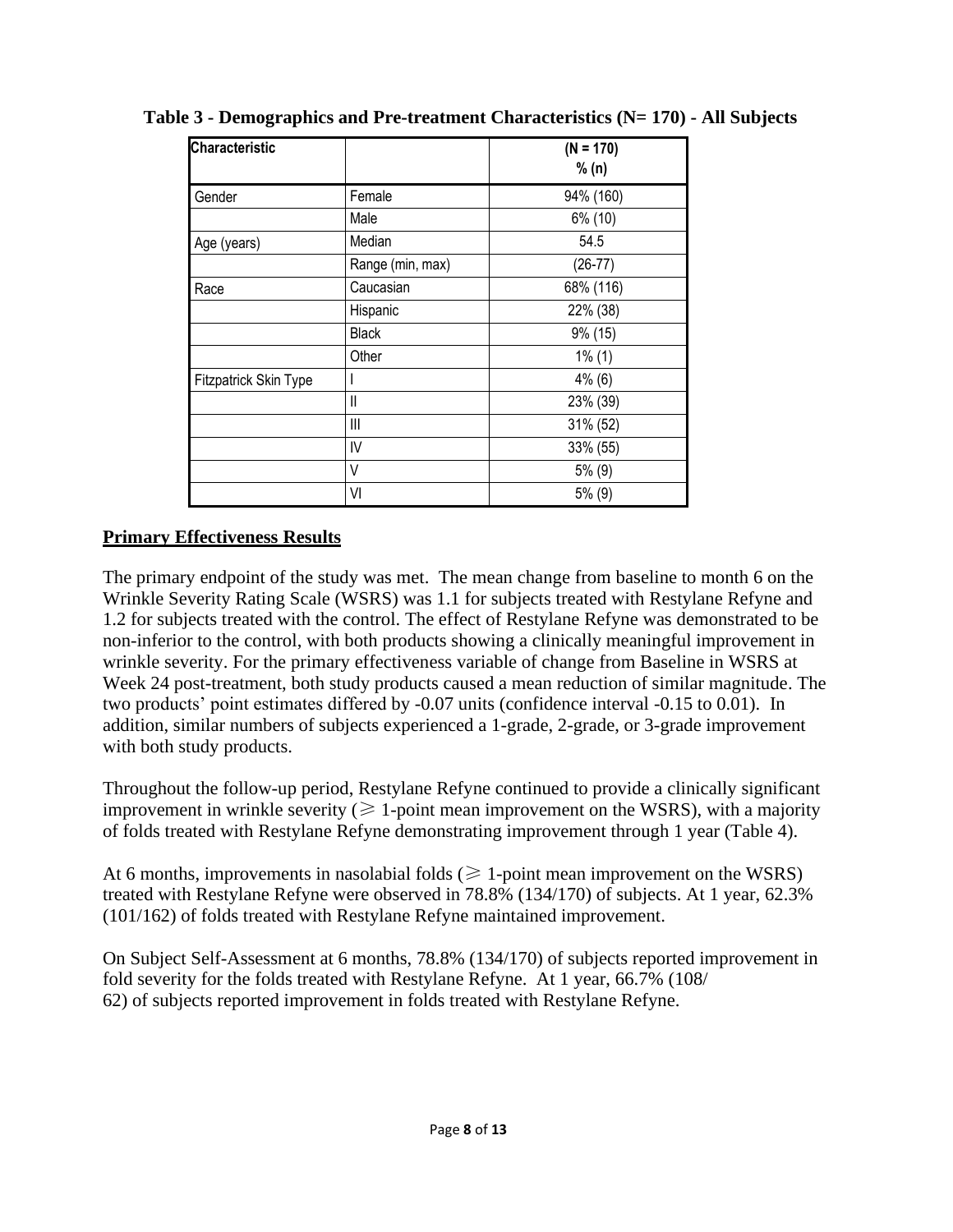|         | <b>Restylane Refyne</b><br>$\%$ (n/N ITT) |
|---------|-------------------------------------------|
| Week 12 | 90.6 (154/170)                            |
| Week 24 | 78.8% (134/170)                           |
| Week 36 | 78.0% (128/164)                           |
| Week 48 | 62.3% (101/162)                           |

**Table 4 – Effectiveness Results through 1 Year**

Restylane Refyne presented a statistically  $(P = < 0.001)$  more favorable pain profile than the non-lidocaine containing control. At the time of injection, subjects rated their pain as 2.9 on a scale of 0 (no pain) to 10 (worst possible pain) for the side of the face treated with Restylane Refyne. In comparison, subjects rated their pain as 5.6 on the same scale for the side of the face treated with the control. At the time of the initial injection until the 60-minute time point, subjects recorded more pain with the comparator than with Restylane Refyne.

#### **Subject Self-Assessments**

Subjects performed self-assessments of wrinkle severity. Most subjects (78.8% at Week 24 and 66.7% at Week 48) had at least a 1-grade improvement in SSA scores with Restylane Refyne.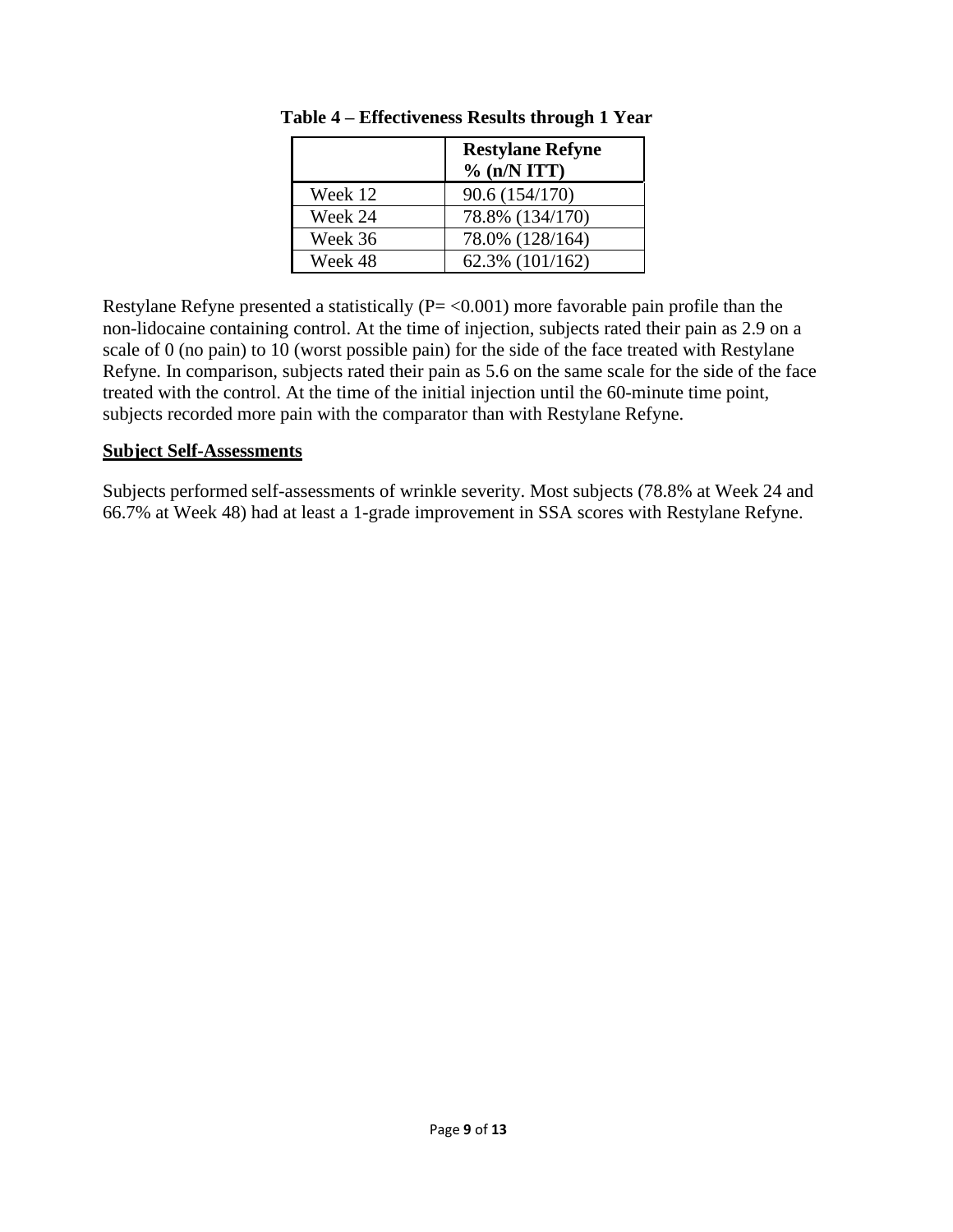# **8. INSTRUCTIONS FOR USE**

# **A. To Attach Needle to Syringe**

Using surgical gloves, remove the cap from the needle and unscrew the tip cap from the syringe. Hold firmly around the syringe barrel and grasp the needle shield with the other hand. Screw the needle tight onto the syringe by simultaneously pushing and rotating firmly until the needle is completely locked. To ensure proper assembly, minimize the gap between the needle shield and the syringe. See the figure below.

Remove the needle shield just before injection by pulling it straight out. Do not rotate. **Note:** Improper assembly may cause leakage or needle disconnection.



# **B. Health Care Professional Instructions**

- 1. Restylane Refyne is a cross-linked formulation resulting in a soft injectable gel that can be injected using a 30 G needle, for contouring and volumizing of facial wrinkles and folds.
- 2. Prior to treatment, the patient's medical history should be obtained, and the patient should be fully apprised of the indications, contraindications, warnings, precautions, treatment responses, adverse reactions, and method of administration. Patients also should be advised that supplemental "touch-up" implantations may be required to achieve and maintain maximum correction. Pre-treatment photographs are recommended.
- 3. Although the study showed that lidocaine in Restylane Refyne had an effect on pain, supplementary anesthesia may be used for additional pain management during and after injection.
- 4. After ensuring that the patient has thoroughly washed the treatment area with soap and water, the area should be prepped with alcohol or other antiseptic.
- 5. To avoid breakage of the needle, do not attempt to bend or otherwise manipulate it before or during treatment.
- 6. Before injection press the plunger rod carefully until a small droplet is visible at the tip of the needle.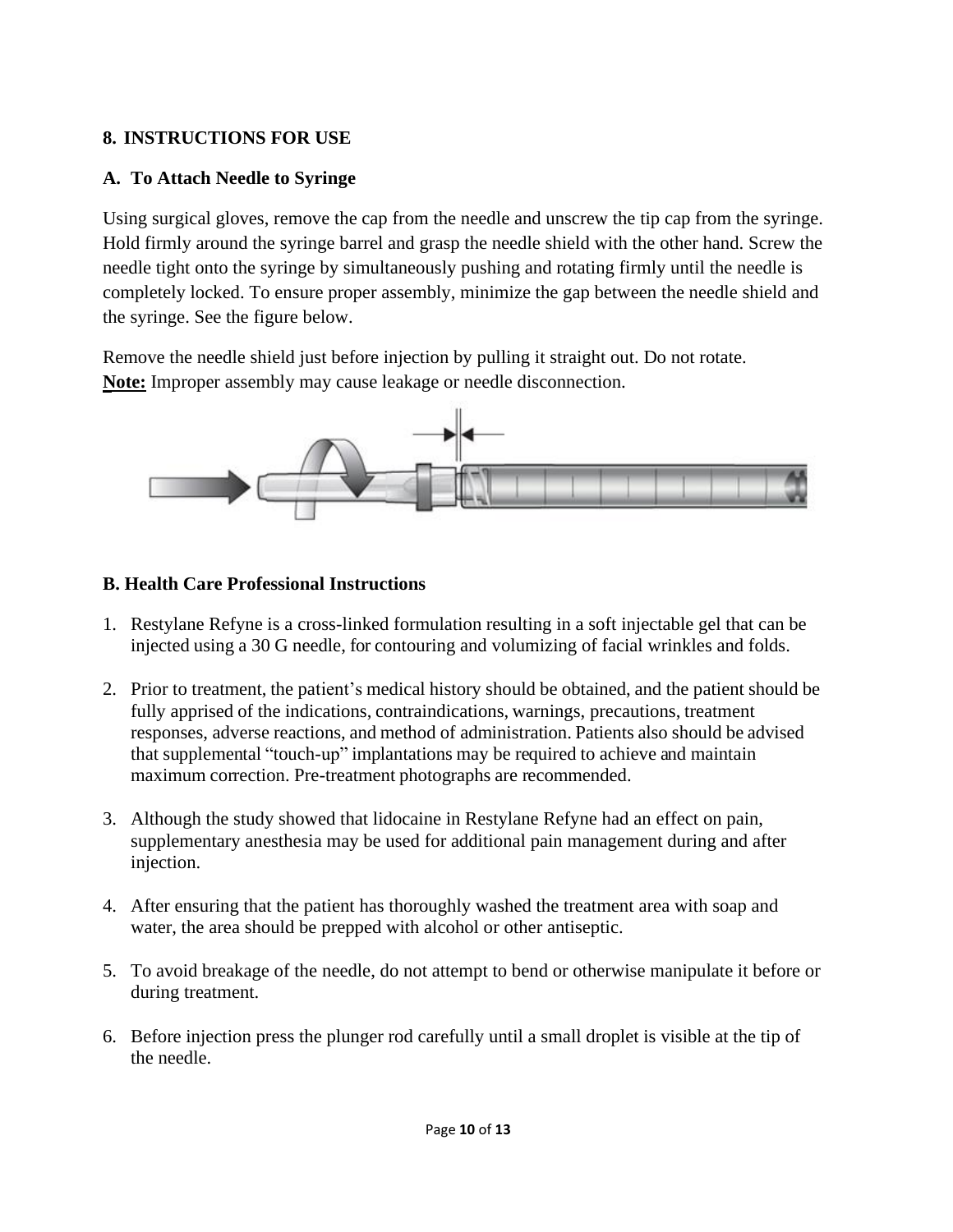- 7. If the needle is blocked, do not increase the pressure on the plunger rod. Instead, stop the injection and replace the needle.
- 8. After insertion of the needle, and just before injection, the plunger rod should be withdrawn slightly to aspirate and verify the needle is not in a blood vessel
- 9. After the first small amount of material has been injected into the patient, wait a few seconds to allow the lidocaine to take effect before proceeding with the rest of the injection.
- 10. The injection technique, the depth of injection and volume administered may vary based on the subject's treatment needs. A retrograde linear threading technique, serial puncture injections, or a combination of the 2 have been used to achieve optimal results. Injecting the product too superficially may result in visible lumps and/or bluish discoloration.
- 11. Inject Restylane Refyne by applying even pressure on the plunger rod while slowly pulling the needle backward. It is important that the injection be stopped just before the needle is pulled out of the skin to prevent material from leaking out or ending up too superficially in the skin
- 12. Injection volume to achieve optimal correction of moderate to severe nasolabial folds is generally about 1.5 mL per treatment site. Injection volume to achieve optimal correction for retreatment is generally about 1.0 mL per treatment site.
- 13. Correct to 100% of the desired volume effect. Do not overcorrect.
- 14. If immediate blanching occurs, the injection should be stopped and the area massaged until it returns to a normal color. Blanching may represent a vessel occlusion. If normal skin coloring does not return, do not continue with the injection. Treat in accordance with American Society for Dermatologic Surgery guidelines, which include hyaluronidase injection.<sup>1</sup>
- 15. When injection is completed, the treated site may be gently massaged to mold the product to the contour of the surrounding tissue and assure that it is evenly distributed. If overcorrection occurs, massage the area between your fingers or against an underlying superficial bone to obtain optimal results.
- 16. With patients who have localized swelling, the degree of correction is sometimes difficult to judge at the time of treatment. In these cases, it is better to invite the patient back to the office for a touch-up treatment.
- 17. Patients may experience treatment site responses, which typically resolve within 1 to 2 weeks. An ice pack may be applied for a short period following treatment to minimize swelling and reduce pain.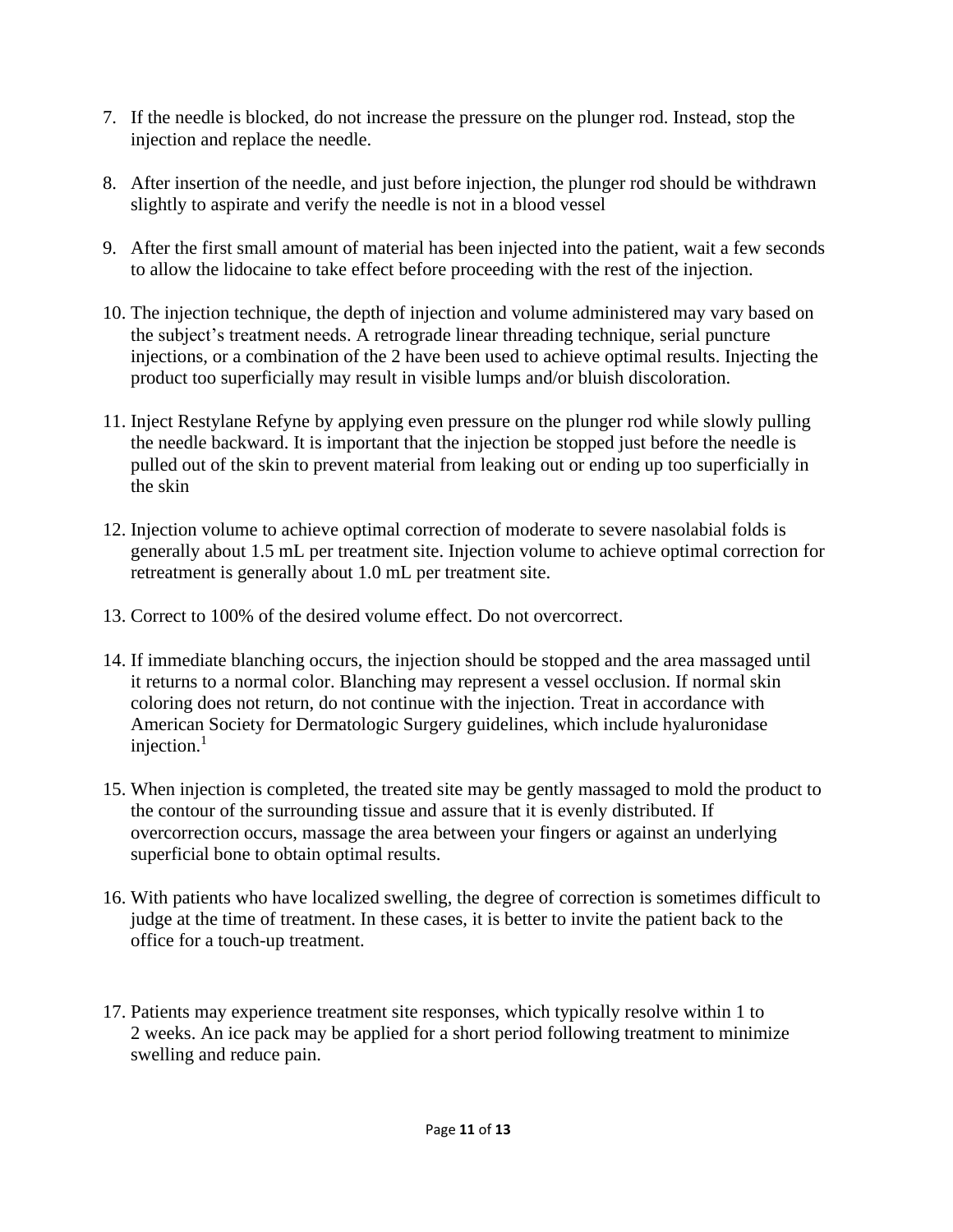18. The health care practitioner should instruct the patient to promptly report any problems associated with the use of Restylane Refyne.

## **C. Patient Instructions**

It is recommended that the following information be shared with patients:

- Within the first 24 hours, patients should avoid strenuous exercise and extensive sun or heat exposure. Exposure to any of the above may cause temporary redness, swelling, and/or itching at the treatment sites
- If the treated area is swollen, an ice pack may be applied to the site for a short period
- To report an adverse reaction, phone Galderma Laboratories, L.P, 1-855-425-8722.

## **9. HOW SUPPLIED**

Restylane Refyne injectable gel is supplied in individual treatment syringes with needles as indicated on the carton. The volume in each syringe is as stated on the syringe label and on the carton. The contents of the syringe are sterile. Do not resterilize. Do not use if package is open or damaged.

## **10. SHELF LIFE AND STORAGE**

Restylane Refyne must be used prior to the expiration date on the package*.* Store at a temperature of up to 25ºC/77ºF. Do not freeze. Protect from sunlight. Refrigeration is not required.

Restylane Refyne injectable gel has a clear appearance. In the event that a syringe contains material that is not clear, do not use the syringe; notify Galderma Laboratories, L.P. immediately at 1-855-425-8722.

<sup>1</sup> Alam, M, Gladstone H, Kramer EM, et al. ASDS guidelines of care: injectable fillers *Dermatol Surg.* 2008;34(suppl 1):S115-S148.